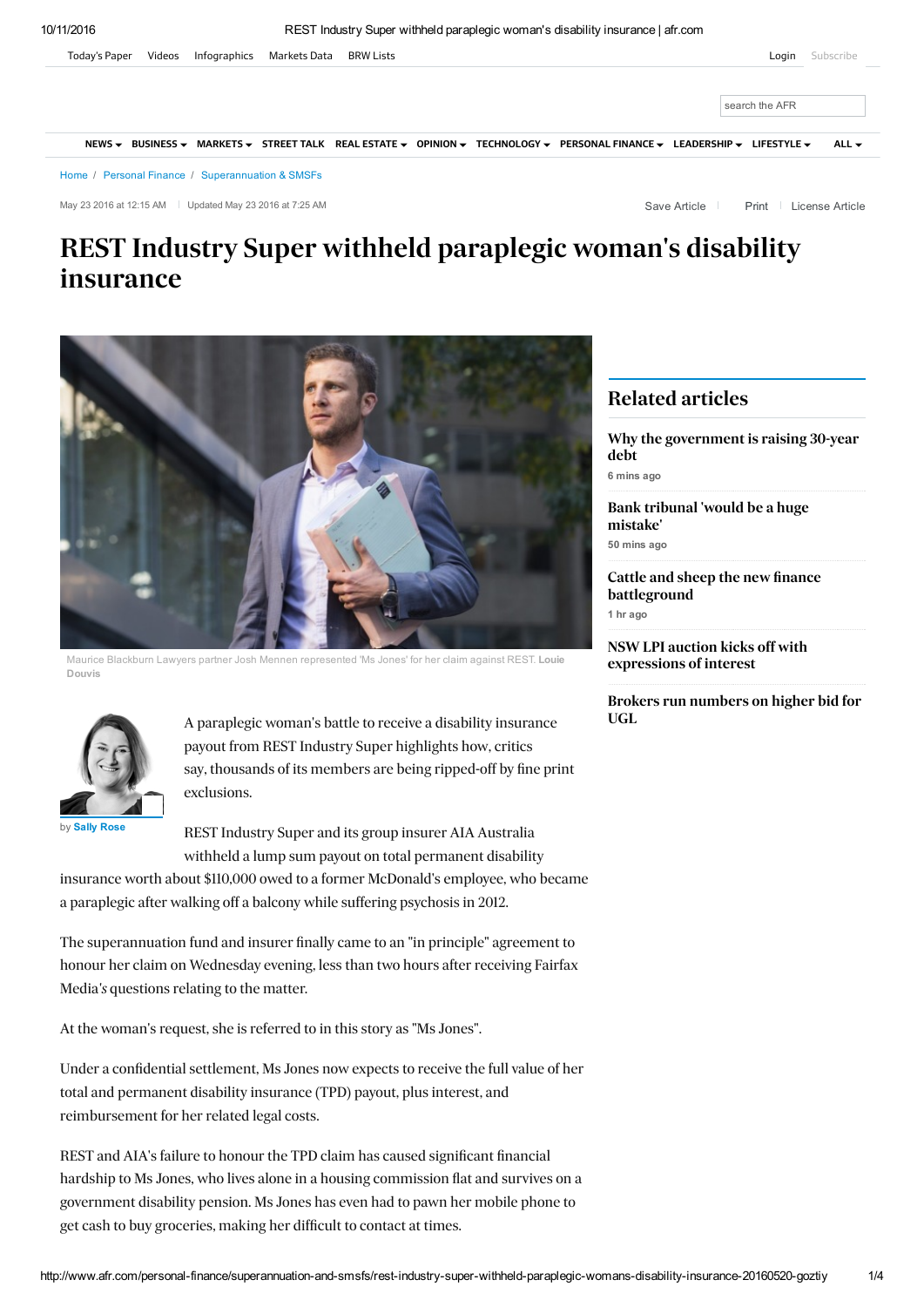Due to both her paraplegia and mental health history, Ms Jones has complex and expensive health-care needs.

"I'd love to be able to work again but it is probably not going to happen," she said. "Everything I've ever done, like being a cashier or a cleaner, I can't do now."

Maurice Blackburn Lawyers partner Josh Mennen lodged a claim with REST on her behalf in early 2013. It was rejected by underwriter AIA, on the grounds that Ms Jones had ceased to be covered by the policy a number of years earlier.

A technical clause in the 35-page AIA group TPD insurance policy for REST members stipulates an individual ceases to be covered 72 days after they stop working for a contributing employer. Ms Jones had not worked for McDonald's, which opened the account on her behalf in 2005, since October 2010.

Also buried in the fine print is another clause that invalidates the TPD policy when the former employee has a balance of less than \$3000 in the related default super account. Ms Jones had about \$1500 in her REST account at the time of her catastrophic spinal chord injury.

But in July 2013, three years after the policy was supposedly null and void, Ms Jones' REST member statement clearly stated she was still being charged an premium for TPD cover and was entitled to a lump sum payout of \$111,000 in the event she was totally and permanently disabled.

REST did not respond to questions about why, if Ms Jones was not covered for TPD insurance, it continued to deduct premiums and issue statements stating she was.

Neither did the fund answer questions about how many of its members are being charged for a group death and TPD insurance policy they are not covered by.

A REST spokeswoman confirmed members are expected to be aware of the fine print and inform the fund when they are no longer eligible to be covered.

REST is one of the country's biggest industry super funds, holding \$37 billion in assets on behalf of 1.8 million members, most of whom are employed in the retail and fastfood sectors. The fund's chief executive officer Damian Hill, who declined to be interviewed for this story, recently told a Senate [inquiry](http://www.smh.com.au/business/banking-and-finance/rest-industry-super-boss-damian-hill-wants-compulsory-contributions-at-15pc-20160303-gn9d38.html) that 62 per cent of its members were women, typically low-income casual and part-time workers with broken work patterns and low balances.

This demographic profile indicates that a significant portion, conservatively thousands, of REST's 1.8 million members are likely to be disadvantaged by the exemption clauses in its TPD policy.

"This case is one particularly egregious example of the disastrous consequences for average workers of premium gouging by super funds and big insurers," Mr Mennen said.

"There are likely many thousands of REST members who, unbeknownst to them, are paying for insurance cover they don't actually hold."

An AIA spokesman suggested the exclusions to cover were designed to protect members' savings.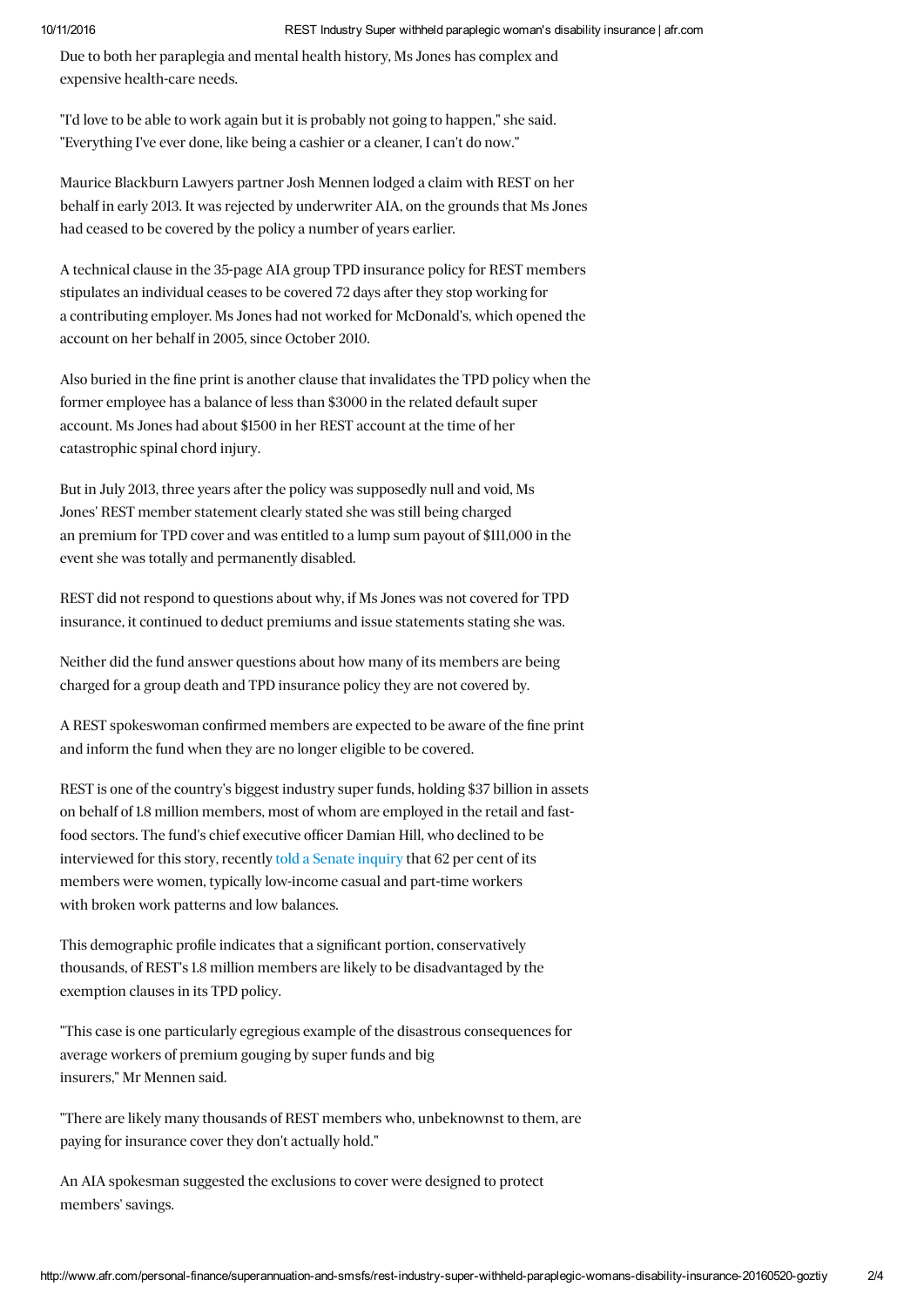10/11/2016 REST Industry Super withheld paraplegic woman's disability insurance | afr.com

"We support our partners having provisions within their policies to avoid unnecessarily eroding retirement balances through insurance premiums," he said.

AIA Australia chief executive Damien Mu, who declined to comment for this story, is a director of the Financial Services Council and co-chair of its board committee for life insurance.

McDonald's Australia senior corporate communications manager Chris Grant said all employees were provided with "very clear documentation and resources" to understand their superannuation entitlements.

# Recommended



Traders [sceptical](http://www.afr.com/markets/currencies/traders-sceptical-of-quick-recovery-for-pound-20161009-gry7pw) of quick recovery for pound



Houses of a certain age are [making](http://www.afr.com/opinion/columnists/its-high-time-for-a-separation--from-my-house-20160925-gro2as) adults of a certain age realise time…



2016 Nobel Economics Prize awarded to Oliver Hart and Bengt [Holmstroem](http://www.afr.com/news/economy/monetary-policy/2016-nobel-economics-prize-awarded-to-oliver-hart-and-bengt-holmstroem-20161010-grz9us)



[Freehills](http://www.afr.com/business/legal/herbert-smith-freehills-disrupts-itself-with-lowcost-melbourne-startup-20160913-grfe9g) disrupts itself with low-cost start-up



[Developer](http://www.afr.com/real-estate/developer-destroys-young-couples-dreams-as-ryde-home-sells-over-reserve-20161003-grtnu7) 'destroys' young couple's dreams as Ryde home sells over reserve

[Recommended](http://www.outbrain.com/what-is/default/en) by

#### Power 2016: Who really runs [Australia](http://www.afr.com/brand/afr-magazine/power-2016-who-really-runs-australia-and-why-were-so-frustrated-with-them-20160812-gqrb85)

Covert power [Australia:](http://www.afr.com/brand/afr-magazine/the-15-most-covertly-powerful-people-in-australia-in-2016-20160812-gqrc5h) the top 15 people

How the [powerful](http://www.afr.com/brand/afr-magazine/how-the-powerful-get-social-media-so-wrong-20160812-gqrgzp) get social media so wrong

Waleed Aly says 'what we're all [thinking'](http://www.afr.com/brand/afr-magazine/the-projects-waleed-aly-can-reach-young-people-in-a-way-others-cant-20160812-gqrdxr)

Cultural power in [Australia:](http://www.afr.com/brand/afr-magazine/the-15-most-culturally-powerful-people-in-australia-in-2016-20160812-gqre6j) the top 15

UBS builds corporate, social, [environmental](http://www.afr.com/brand/boss/ubs-builds-index-to-rate-corporate-social-and-environmental-impact-20160814-gqsi7q) index

How to think like an [entrepeneur](http://www.afr.com/brand/boss/why-an-entrepreneurial-mindset-is-now-essential-in-big-business-20160927-grpa12)

How Daniel [Agostinelli](http://www.afr.com/brand/boss/how-rcgs-daniel-agostinelli-bet-his-and-his-parents-house-on-success-20160913-grf2kt) turned \$46K into \$50m

[Well-paid](http://www.afr.com/brand/boss/bcg-digital-ventures-shows-corporates-how-to-build-new-growth-options-20160920-grknlz) execs lack incentive to innovate

The retail [millionaire](http://www.afr.com/brand/boss/billionaire-brett-blundys-magnificent-seven-20160911-grdyuf) machine

[Melbourne](http://www.afr.com/lifestyle/food-and-wine/wine-and-spirits/denver--liely-does-it-again-with-a-glass-purposemade-for-drinking-gin-20161007-grxdqc) designers concoct ultimate gin glass

Local [produce](http://www.afr.com/lifestyle/a-passion-for-local-produce-fuels-bendigo-food-rush-20160930-grse9f) passion fuels Bendigo food rush

PwC partner yearns to cycle Wild [Atlantic](http://www.afr.com/brand/life-and-leisure/david-kelly-of-pwc-yearns-to-cycle-irelands-wild-atlantic-way-20161003-gru0a1) Way

[Everything](http://www.afr.com/lifestyle/travel/if-it-could-go-wrong-it-did-on-director-justin-taylors-himalayas-trek-20161002-grtihp) went wrong on this director's trek

Volvo plans to offer fully self[driving](http://www.afr.com/brand/life-and-leisure/volvo-plans-to-offer-fully-selfdriving-cars-to-luxury-buyers-20160929-grrvc6) cars

# [Specia](http://www.afr.com/life-and-leisure)l [Reports](http://www.afr.com/news/special-reports)

[SomnoMed](http://www.afr.com/news/special-reports/asia-business-outlook/somnomed-finds-philippines-ideal-hub-for-its-sleep-devices-20161009-gryhj6) finds Philippines ideal hub for its devices

Bali a new IT [hotspot](http://www.afr.com/news/special-reports/asia-business-outlook/bali-as-a-new-it-hotspot-as-innovation-takes-hold-20161009-gry6px)

Business divided on ASEAN infrastructure [improvements](http://www.afr.com/news/special-reports/asia-business-outlook/business-divided-on-the-state-of-asean-infrastructure-improvements-20161006-grw6l9)

Lessons learnt in Asia [platform](http://www.afr.com/news/special-reports/asia-business-outlook/lessons-learned-in-asia-platform-for-jords-global-growth-20161009-gry4cb) for Jord's growth

When [universities](http://www.afr.com/news/special-reports/business-family-and-you/when-universities-feel-they-must-say-no-to-industry-20161005-grvifw) feel they must say no